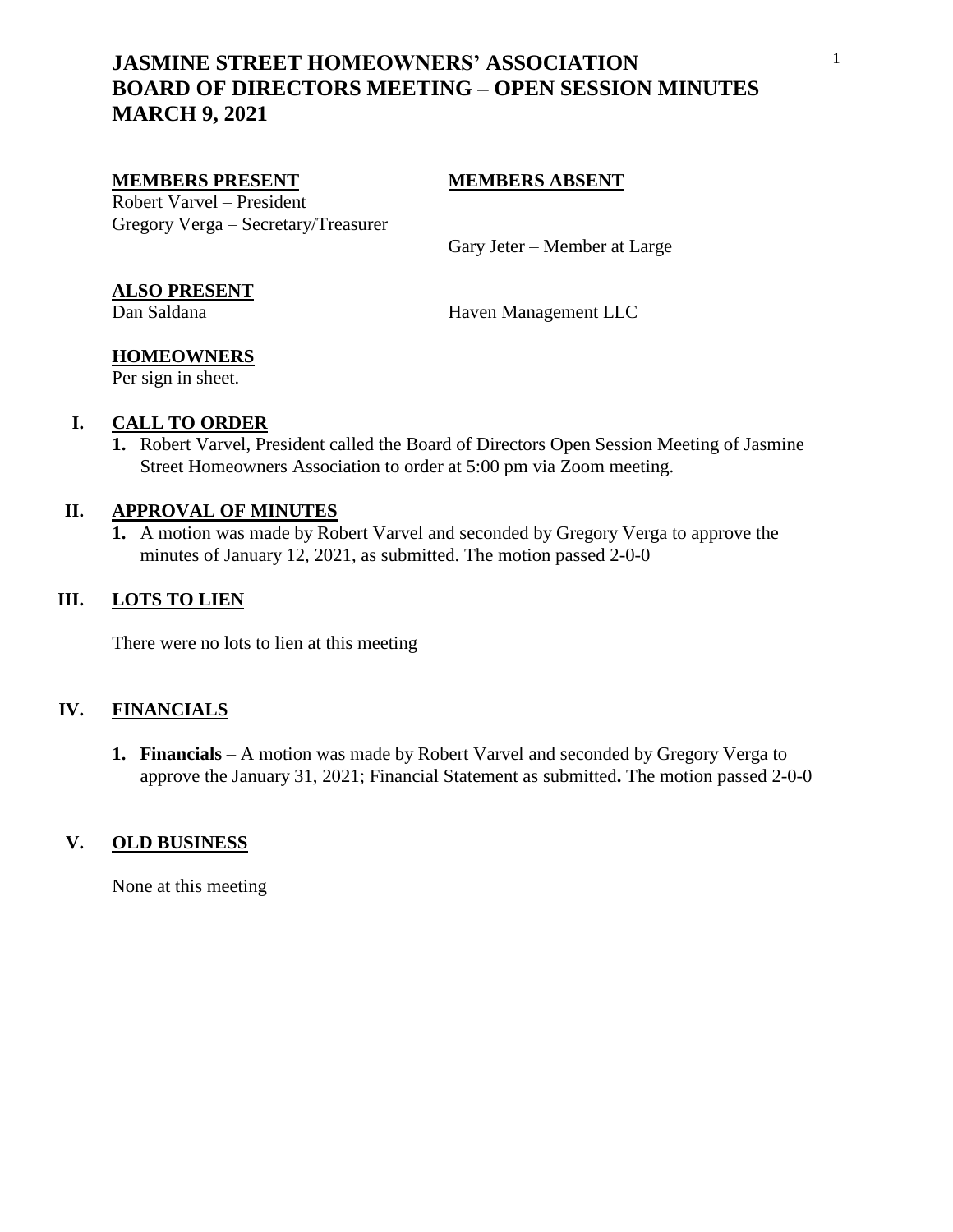# **JASMINE STREET HOMEOWNERS' ASSOCIATION BOARD OF DIRECTORS MEETING – OPEN SESSION MINUTES MARCH 9, 2021**

## **VI. NEW BUSINESS**

- **1. Landscape Projects** A motion was made by Robert Varvel and seconded by Gregory Verga to have the landscaping project proceed with the semiannual trimming and skirting of the Oleanders facing seventh street and provide of weed control and removal of the same from common areas. The motion passed 2-0-0
- **2. Patrol Service** A motion was made by Robert Varvel and seconded by Gregory Verga to seek bids for a patrol service to enforce the parking rules of the common area street. The motion passed 2-0-0

### **VII. CORRESPONDENCE**

None

### **VIII. HOMEOWNER FORUM**

**1.** The floor was open to homeowners. None were in attendance.

### **IX. MEETING OF EXECUTIVE SESSION**

**1.** The following items will be discussed during Executive Session: approval of minutes, owner compliance issues including legal actions for compliance, delinquent report, and review of actions to be taken for collections.

## **X. ADJOURNMENT**

**1.** A motion was made by Robert Varvel and seconded by Gregory Verga to adjourn meeting at 5:35 pm. The motion passed 2-0-0.

### ATTESTED TO: \_\_\_\_\_\_\_\_\_\_\_\_\_\_\_\_\_\_\_\_\_\_\_\_\_\_\_\_\_\_\_\_\_\_\_\_\_\_\_\_\_\_\_\_\_\_\_\_\_\_\_\_\_